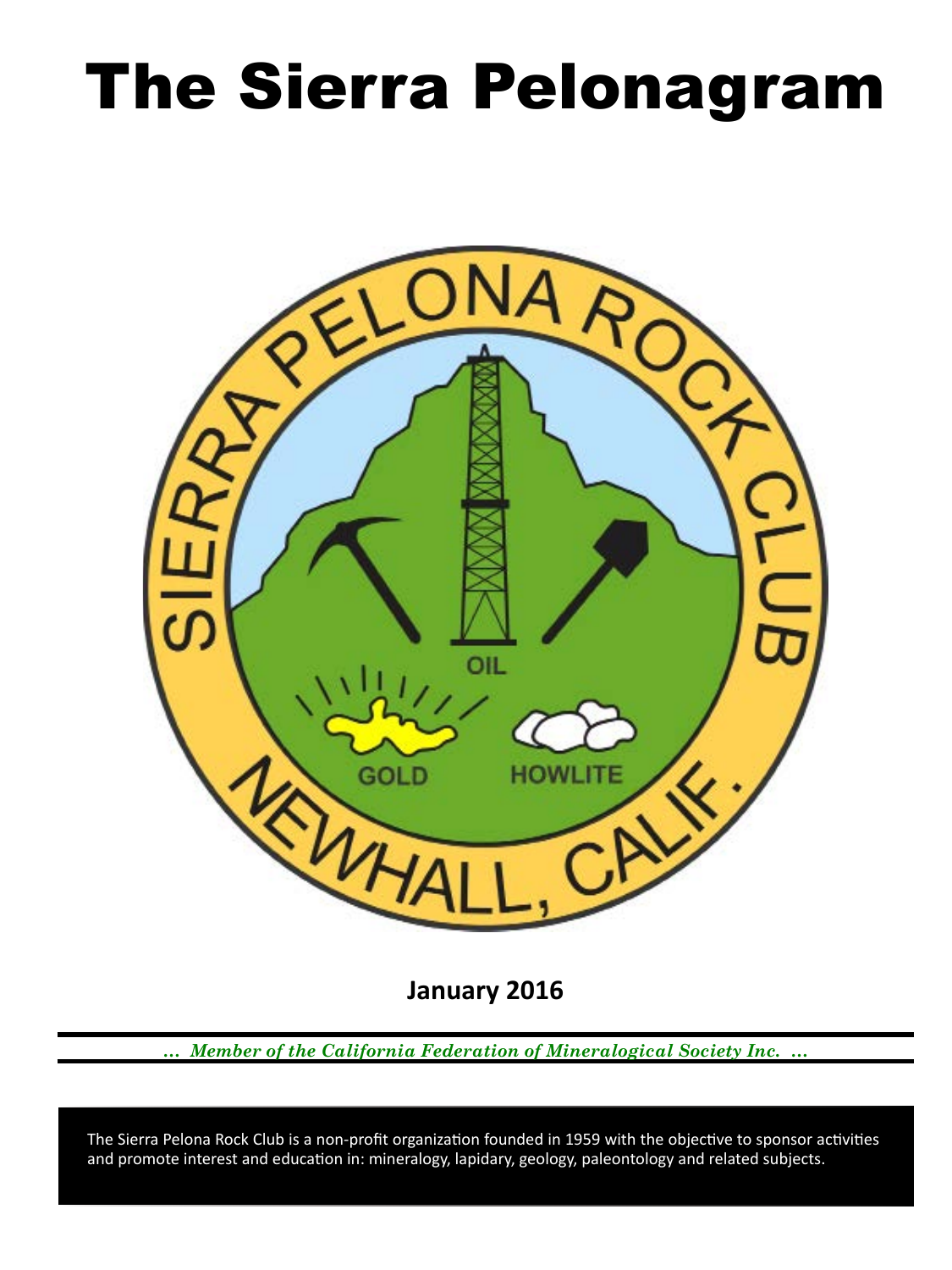

Our new president, Ron Rackliffe, working hard to bring home Treasures of the Desert.

A great big Welcome to our newest member Betsy Swallow. She will be formally presented at our January General Meeting.

Congratulations to our new board! Some of the board more or less shifted positions and we have a new member and an open position, so welcome:

| Ron Rackliffe | President                  |
|---------------|----------------------------|
| Trina Aeen    | vice-President             |
| Sandy White   | Treasurer                  |
| Tina White    | Secretary                  |
| Open          | <b>CFMS</b> Representative |



Does this look like you? Come to our General Meeting the 3rd Tuesday of each month to learn all you want about a fascinating subject!

#### **January**

| Bonnie Forstner  | Jan. 14 |
|------------------|---------|
| Larry Holt       | Jan. 29 |
| Martin Schreiner | Jan. 9  |
| Bruce Velie      | Jan. 3  |
| Austin Williams  | Jan. 5  |
|                  |         |

| February          |        |
|-------------------|--------|
| Roxanne Heagy     | Feb. 7 |
| Margie Krug       | Feb. 1 |
| Brigitte Mazourek | Feb. 1 |
| Tina White        | Feb 17 |

Birthdays: All you winter babies, have a wonderful birthday!



# **Officers:**

President – Ron Rackliffe Vice‑President – Trina Aeen Secretary: Tina White Treasurer –Sandy White Federation Director (CFMS/AFMS) --Open

# **Chairpersons:**

Claim--Mike Serino Donation Rock Table--Ron and Akiko Strathmann Equipment--Bill Webber Field Trips – Greg Langwisch Historian ‑Open Hospitality – Tina White Membership – Heidi Webber On-Line Presence (website)-- Larry Holt Pelonagram Publisher, Editor – Heidi Webber Programs –Open Publicity –Bruce Velie Storage--Bill Webber Sunshine--Brigitte Mazourek

The Sierra Pelona Rock Club, is a member of the California and American Federation of Mineralogical Societies, Inc. (CFMS/AFMS). The general club meetings (Open to the public) are at 7:30 PM, on the 3rd Tuesday of each month at:

# **The Clubhouse of the Greenbrier Mobile Estates EAST 21301 Soledad Canyon Rd Canyon Country, CA 91351**

Contact the Club or the Sierra Pelonagram Editor at: **Sierra Pelona Rock Club P.O. Box 221256 Newhall, Ca. 91322** Or e‑mail: hwebber@pacbell.net *Visit the SPRC website [www.sierrapelona.com](http://www.sierrapelona.com/)*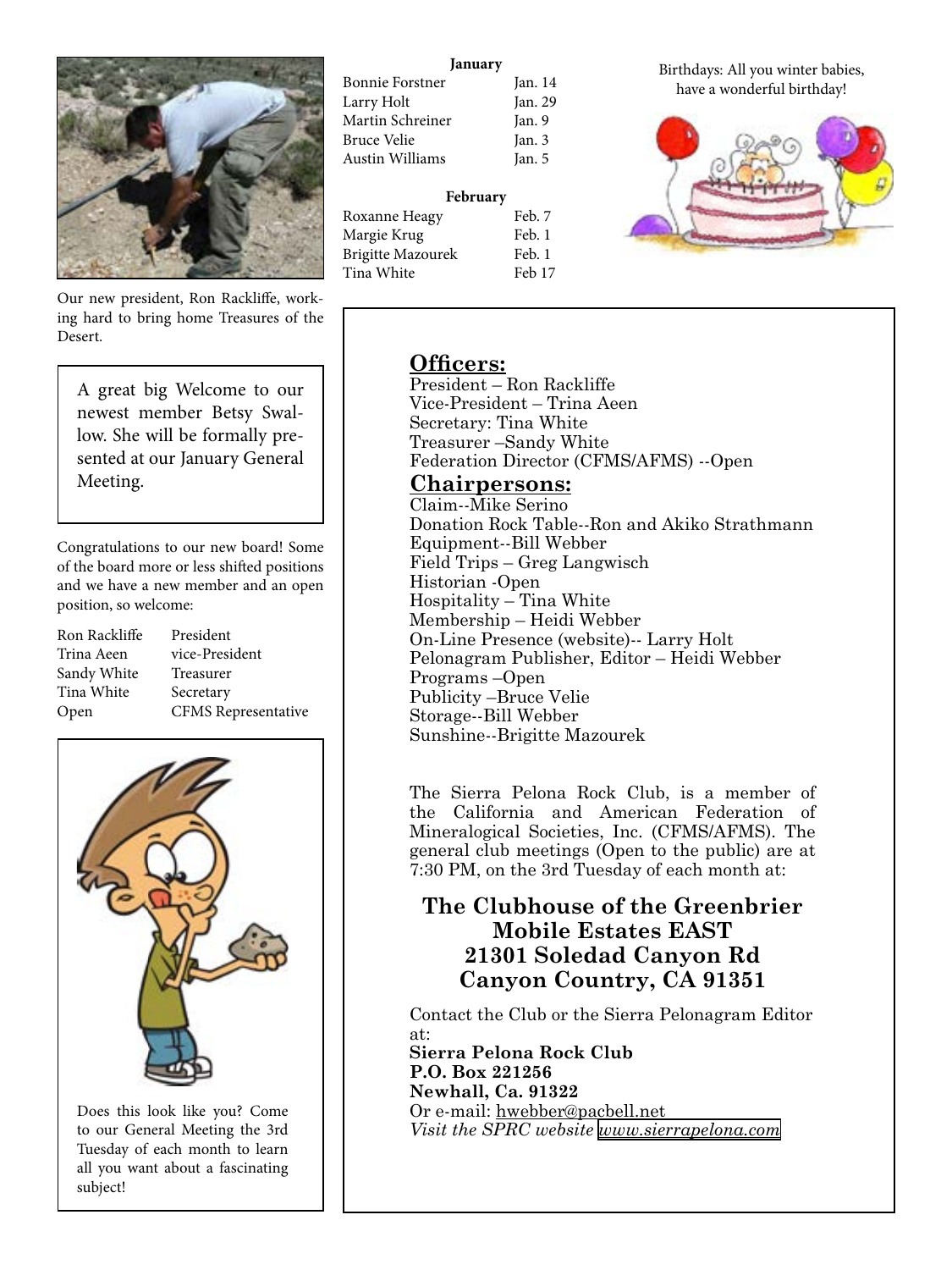## **SPRC General Meeting**

#### December 19, 2015 Greenbrier Estates Clubhouse

This meeting was held as part of the SPRC Holiday Party. Greg Langewisch called the meeting to order at 1:00 p.m. Greg then announced the 2016 Board Members, stating that no election was necessary as no more than one person had expressed interest in any one of the positions.

- President: Ron Rackliffe
- Vice President: Trina Aeen
- Treasurer: Sandy White
- Secretary: Tina White
- Federation Liaison: OPEN

Various chairperson positions, e.g. Field Trip Chair, are to be appointed by the new President; anyone interested in such a position, please contact Ron R.

Our newest members were introduced: Shannon and Bob Peters

Also announced as new a member was Rick Ane, who was unable to attend today.

The next Club Workshop is scheduled for February 6th at the Webber's (weather permitting); additional information will be provided closer to that date.

A wire wrapping session will be scheduled for the following Wednesday (2/10) at the Greenbrier Clubhouse.

The January field trip will be held on January 30th, in conjunction with the Antelope Valley Club. Our destination will be out by Kramer Junction/Four Corners.

Bill Webber announced that he would be going to Johnson Brothers during the following week; anyone in need of anything there should let him know by Monday.

The meeting ended at 1:08 p.m., with attentions directed towards the silent auction table at the back of the room.

# **SPRC Board Meeting**

### January 5, 2016

Greenbrier Estates Clubhouse

IThe meeting began at 7:08 p.m. In attendance were Trina Aeen, Omid Aeen, Ron Rackliffe, Heidi Webber, Bill Webber, Sandy White, and Tina White.

The Webbers presented an invoice for the supplies (saw blades, etc.) purchased for use at Club workshops; as signatures have not yet been changed over from Ron to Sandy as treasurer, Ron will cut them a check.

Heidi also reminded Ron that she needs a President's Message for the next newsletter.

It was decided that the official January field trip will indeed consist of joining the AV Club on their trip on January 30th. Destinations include Kramer Junction/Four Corners, Brown Butte, and perhaps the museum at Boron. Trina will get the necessary details on the trip from Paul Hobbs for sharing with our group.

A number of Club members will be headed to Quartzsite for the Pow Wow the week of January 20th – 24th; some are going for the day on Saturday 1/23.

Our February field trip – scheduled for Saturday, February 20th – will be to Ballarat and Sheep Spring; details will be decided upon and shared closer to that date.

The next workshop at the Webbers will be held on Saturday, February 6th, from 10:00 a.m. through mid-afternoon (weather permitting). Heidi will be making a variety of warm and tasty soups; attendees are requested to bring \$5 to cover her costs.

A wire wrapping workshop is scheduled for the following Wednesday, February 10th, at 7:00 at the Greenbrier Clubhouse.

Ron addressed the subject of Committee Chairs; it was agreed that the following positions are filled:<br>
~ Newsletter: Heidi W. ~ Field Trips: Greg L. ~ Auction Table: Akiko & Ron S.

 $\sim$  Newsletter: Heidi W.  $\sim$  Field Trips: Greg L.  $\sim$  Auction Table: Akiko & Ron S.

 $\sim$  Sunshine: Brigitte M.  $\sim$  Hospitality: Tina W.

We are still in need of a CFMS Rep., although Ruth H. has said that she will be attending the meeting anyway, and will keep us apprised of what goes on.

Heidi brought us the application of a prospective new member, Betsy Swallow; her application was unanimously approved. Welcome, Betsy!

Ron shared his concern over future meeting programs, as we have no official Program Chair. As Trina pointed out, recent programs have been related to the next field trip destination, and offered to continue putting the information together if Ron will be willing to give the presentation. All were amenable to that plan, with the addition that Tina will also research and present the program for some meetings.

Bill reminded us of the Placerita Canyon Nature Center Open House on May 14th; along those lines, he was reassured that we have sufficient tumbled rocks to carry us through that event (even with the sale of  $\frac{1}{2}$  of them to the Culver City club).

The next General Membership Meeting will be held on January 19th at 7:30 p.m. in the Greenbrier Clubhouse.

Dues do be due now; payment may be made by mail or brought to the January meeting.

Ron will send the membership an email addressing dues, the next meeting, the January field trip, and Quartzsite.

The meeting ended at 7:45 p.m., and all left before it started to rain again…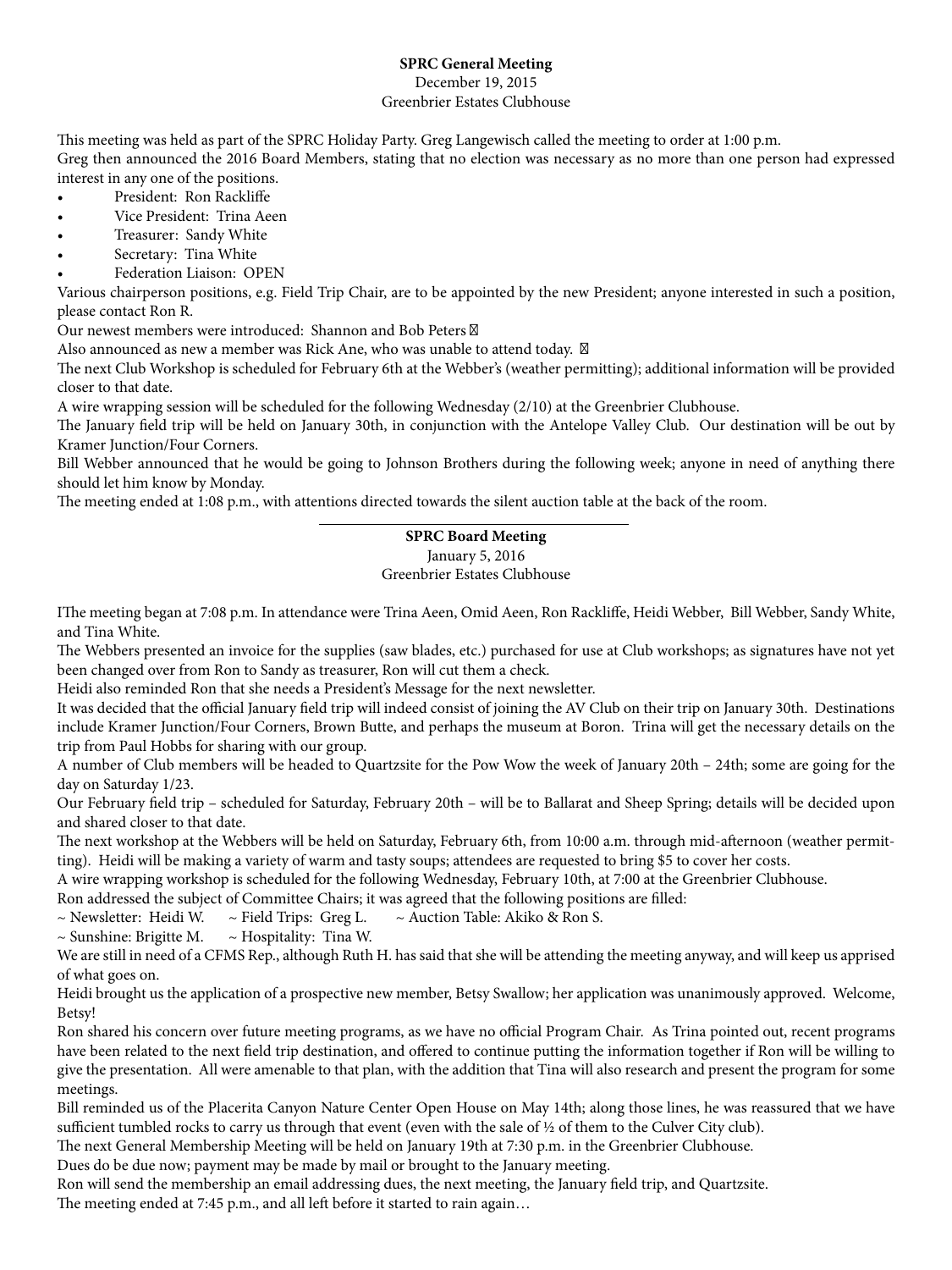#### **Caveat Emptor**



*Artificially colored agates are present at almost every mineral show. Photo: Zbyněk Buřival*



*Larimar is colored variety of pectolite from Los Checheses, Dominican Republic. Size: 9 x 8.5 cm. Photo: Marcel Vanek*



*Fake turquoise made of plastic is often called tyrkenite - this fools the buyer and seller can anytime start excuses that it is not labeled turquoise. Photo: Zbyněk Buřival*



*Aqua Aura (pale blue) and Titanium Rainbow Quartz (dark) are just common quartz specimens covered by metal vapor under vacuum. Photo: Zbyněk Buřival*

Whether a dealer selling these things is doing so because he's too stupid to realize that what he's got isn't real or because he knows he can make money selling such merchandise to less-knowledgeable collectors. The buyer must beware! Although this article is far from being a complete guide to the hazards of buying at mineral shows, it will give you a basic idea of things to look for so that you can avoid the most common scams-and save your hard-earned money so that you can buy authentic specimens.

#### **Trade names**

Over the years, some minerals have been given trade names, and these names are wellknown and accepted in the mineral community. One of the best known of these are Herkimer diamonds, which are exceptionally clear quartz crystals, and the obsidian gem known as Apache Tears. Some mineral names are more like blankets: the term onyx usually refers to a variety of cryptocrystalline quartz types and is widely used when referring to material used for jewelry, particularly cameos. Also many other minerals are labeled onyx.

Other trade names are intended to give the re-named mineral more appeal. Surely larimar sounds better than pectolite and tanzanite better than gem zoisite. Artisans use these minerals in fine jewelry, and there is certainly nothing wrong with owning and wearing fine jewelry just as long as you're aware of what you're buying.

Scam artists take the concept of the trade name to new levels. One very common trick is to give a practically worthless mineral a super-special name. The more exotic the name, the stronger the customer's perception that the mineral has some special properties and therefore must be of greater value. In short, the name can make an otherwise ordinary mineral appear to be something truly remarkable. And truly remarkable translates to more profit as demand for these special minerals rises.

Beware minerals with exotic names like tyrkenite (fake synthetic turquoise), aqua aura (metal coated quartz) or azeztulite (ugly quartz with a fancy name). The latter in particular demonstrates all the earmarks of fraud: a fancy name for an unremarkable mineral, special powers, and a connection to (I kid you not) extraterrestrials.

#### **Metaphysical Powers**

It is your own choice if you believe in any healing or spiritual properties of minerals. However, the dealers who cater to the New Age crowd (aka healy-feelies) are some of the most manipulative and predatory sellers you can find at any mineral show. They target these well-meaning but uninformed people (who consider themselves to be enlightened), selling specimens at wildly inflated prices and providing forged authenticity certificates for their wares.

(Editor's note: there is a difference between people who feel a connection to minerals and the New Age crowd, who think that they can buy their spirituality. Please remember this.)

These dealers accomplish their goal of becoming rich in two ways: by assigning special powers to known minerals such as sulfur or tourmaline, or by assigning special names to ordinarily less-desirable minerals. In either case, the result is higher prices for collectors and spiritualists alike.

Look in any book on mineral properties or crystal magic and you will find names that will make you blink in disbelief. Angel Aura Quartz, Angel Phantom Quartz, Angel Wing Blue Anhydrite, Angelite...Really? How could anyone think that these were real mineral names? How about Celestial Quartz , Elestial Quartz, Fairy Wand Quartz, or Dream Quartz - notice how the focus is on a common mineral in order to increase its value! Let's not forget Lemurian Seed Crystals and Trigonic Nirvana Quartz!

The greatest fraud of them all is Azeztulite. The New Age crowd are in love with it, and will pay dearly for it, especially if the seller provides a certificate of authenticity. Azeztulite is just common - and I mean common, as in crush it up for your driveway common - quartz that has been assigned certain spiritual properties. Word of new minerals for

spiritual use moves like wild fire in this community - in the case of Azeztulite, it is through a book written by the discoverers of this allegedly useful spiritual mineral. Called The Book of Stones, it describes the spiritual properties of everything from adamite to zoisite. A cursory examination of the book also reveals that virtually every mineral interacts in a positive fashion with Azeztulite. Imagine that. The name Azeztulite has also been copyrighted. Does that send up any red flags with you? It should!

Another example is shungite. New Age websites describe shungite as the only known natural material known to contain fullerenes, which they state are powerful anti-oxidants. It is thought that the fullerenes in this stone will cleanse water and then, as a spiritual bonus, infuse it with potent healing vibrations. Furthermore, it is claimed that the energy embodied in shungite absorbs and eliminates anything that is a health hazard to human life and that it has other active metaphysical properties including strong healing powers.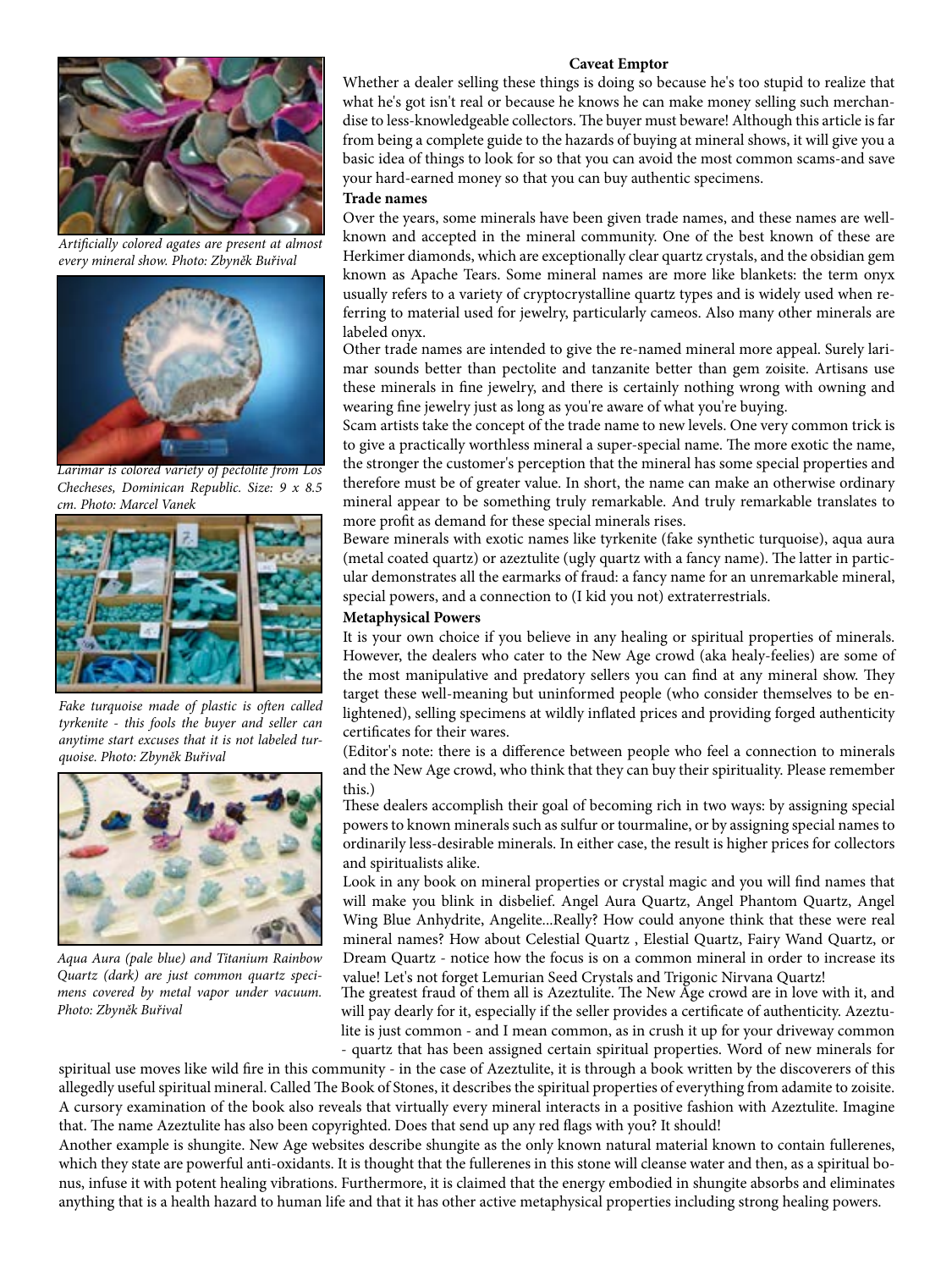It turns out that actual pure shungite is extremely rare. Most shungite that can be found in New Age shops and at mineral shows is actually perhaps 1 % shungite and 99 % hard coal, and a great deal of it contains no shungite at all. It is true that it can purify water, but any piece of coal - soft or hard, or even charcoal - can do the same. For \$50 you can buy a piece of shungite or a truck load of soft coal: the purifying effect is the same. By the way, fullerenes were originally extracted from soot.

#### Fake localities

Many collectors are willing to pay top dollar for specimens from classic mined-out localities. In order to capitalize on this demand, dishonest dealers buy loads of similar, less expensive minerals from highly productive mines in countries like China or Brazil and label them as being from more desirable localities. It is very difficult for inexperienced collectors to spot such frauds, especially if the dealer has chosen his specimens wisely and has not made the mistake of making the price too low. Beware of specimens that don't look quite like the ones you've seen from a locality, or ones that are being sold at far below the prices other dealers ask. For many, however, the only way to avoid this pitfall is to buy specimens from reputable dealers.

#### Heat treatment

Some minerals change their color when heated, and provide a ready source of fraudulent specimens for unscrupulous dealers. Most common among these heat treated frauds is the deep orange citrine from Brazil. Natural citrine is usually very light yellow or rarely saturated yellow: if you see a cluster of dark orange citrine, it is heat treated Brazilian amethyst for sure! I've never seen a natural citrine with such orange color. Also, keep in mind that citrines usually come from pegmatites, not from melaphyre (paleobasalt) volcanic vugs.

(Editor's note: the price for citrine of any kind is kept higher because it is a key mineral to the New Age crowd. For entertainment value, ask one of these folks if the heated treated amethyst has the powers associated with amethyst or those associated with citrine. Their heads will explode.)

Some other examples include aquamarine from Ukraine (heated heliodor) or some of the deep blue zoisite (called tanzanite) from Tanzania. Unfortunately, the natural tanzanite also exists and there is still huge debate of how many tanzanites are genuine natural material.

#### Precious opal and water

People love the attractive colors and flash of opals, but for the inexperienced collector, buying opals is a mine field of fakes and frauds. Insidious dealers have found a dozen ways to take advantage of the demand for opals. Both precious and fire opals often lose their opalescence after drying, and it is very difficult to tell which ones will and which will not. Do you see that display of opals sealed in little bottles of water? Stay away! What you see is not what you get! Another common practice is to wet the opals a day before the mineral show. The opals retain the water - and their opalescence - for a short time only. Other tricks include coating opals with nail polish or oil or creating fake precious opals from plastic. As with other minerals, beware specimens that are allegedly from a specific locality that in this case might be noted for stable opalescence. An inexperienced buyer has only slim chance of spotting tricks like these.

#### **Dyed minerals**

Experienced collectors blanch at the things people do to minerals in order to sell them, and dyed specimens are enough to drive them to drink. Slices of polished agate that have been saturated with bright pink, blue or purple dyes are among the worst: just thinking about them makes collectors shudder. Even natural looking agates may be slightly manipulated in order to enhance the contrast between colors, making it difficult to get a genuine Brazilian agate - you can't be 100% sure that your agate is unaltered unless you A great deal of creativity goes into scams like this: miners paint calcite clusters pink and sell them as rhodochrosite (close examination will reveal the paint). Some faked geodes or genuine quartz geodes from China or Morocco can be also colored using pink, purple or metallic paint. Indian dealers often color white balls of okenite. Most of the turquoise on the market is dyed magnesite. Some saturated blue hemimorphite is simply dyed aragonite.



*Most citrine on the market is heat treated amethyst from Brazil. Photo: Zbyněk Buřival*



*Heat treated amethyst from Brazil gets the typical orange color and is sold as citrine. Photo: Zbyněk Buřival*



*Do not buy precious opals or fire opals sold this way - even very low quality opals might show nice opalescence when wet. Photo: Zbyněk Buřival*



*Dyed magnesite is another example of creating fake turquoise. Photo: Zbyněk Buřival*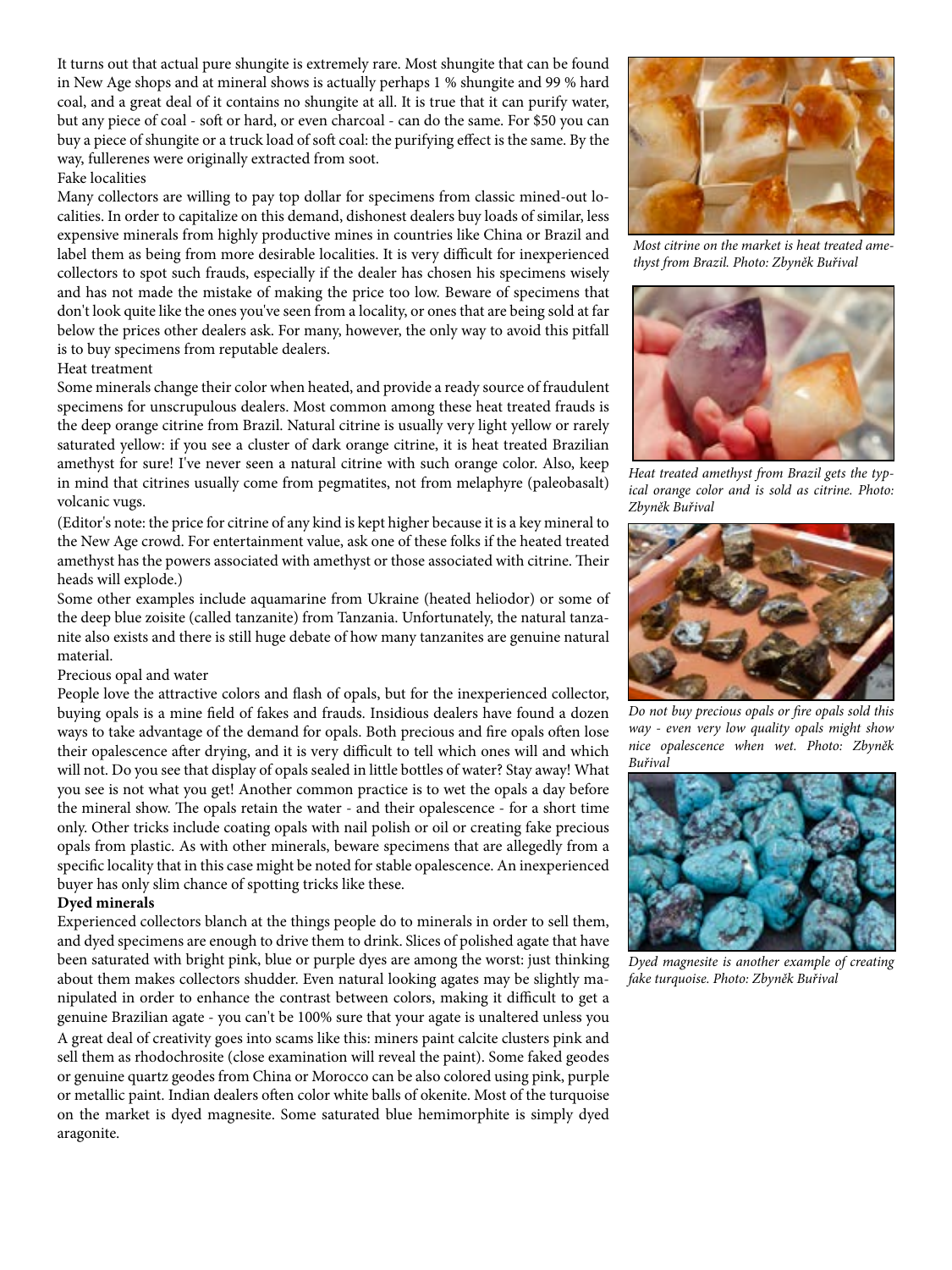#### **Artificial and synthetic minerals**

Completely artificial minerals are quite widespread. These include crystals of copper sulfate (chalcantite), complex aluminum sulfates (tschermakite or cermikite), chromates, urea, industrial bismuth, silicon carbide, green zincite and many others. Many sulfates are soluble in water and decompose in time; chromates, which are also soluble, are highly toxic.

The special type of scam are faked crystals and pseudomorphs. Some gold crystals from Russia is just melted gold cast into the special form. Some malachite or copper pseudomorphs after aragonite (often originating in Peru or Chile) or calcite (Morocco) were made by soaking aragonite or calcite crystal in a copper sulfate solution. Other tricks include amber, turquoise or precious opal made of plastic, turquoise made of gypsum etc.

Synthetic minerals range from lab grown quartz crystals to man-made examples of gems such as zircon, emerald, ruby and sapphire. Synthetic gem diamonds do exist but they are more expensive than the natural diamonds. It is often very difficult to recognize synthetic gems without special lab tools and a great deal of experience. Green quartz is created by putting normal low quality quartz clusters with water and color agent (typically chromium) under high pressure. Also moldavites are sometimes created from green glass or remelted moldavite chips. Some native silver wires on acathite (mostly from Imiter, Morocco) were created by heating the acanthite cluster. Some sulfur crystals from Italy are man made. Many nice copper crystal clusters were grown in copper-rich mine waters. Copper clusters and silver wires also grow in smelting factory chimneys.

#### Coatings

Coating minerals with metal vapors under vacuum has become very popular in last few years. The result of this process includes very popular and often overpriced junk like aqua aura quartz, titanium quartz, rainbow quartz and others. Some dealers disclose that these minerals are treated but most don't. These coated quartz clusters are especially valued by the New Age crowd (see above).

#### **Repairs, reinforcement and conservation**

Experienced collectors know that not all specimens are collected in pristine condition. Many crystal pockets have been damaged by tectonics or weathering or by quarrying equipment (or by the hammer of the collector.) Because of this, many minerals require some repair or conservation. Pyrite and marcasite are typical examples of minerals which easily decompose if they are not properly cleaned and conserved. There is nothing wrong with the sale of repaired and/or conserved specimens if the repair or conservation is done reversibly and is fully disclosed. Problems occur when an old collection is sold after the death of the original owner and the information about any repairs might be lost.

Sometimes small chips or part of crystals are missing. A person doing reconstruction might repair these voids by filling the empty spaces with a substance like a polymer. However, many collectors consider such reconstructions unacceptable.

Faked clusters or geodes fall into a special category. These originate in places like Morocco, China, India, or Romania. Local miners glue crystals together or to a matrix. The cluster is then covered by fine mica or crushed mineral mixed with glue. Some of these faked clusters are obvious but those that are skillfully crafted are extremely difficult to recognize. Soak the suspicious specimen in the acetone and see what falls apart. Faked geodes made of gypsum and filled with crushed galena or other eye-catching material can fool only inexperienced buyers.

Grinding and polishing of damaged crystal faces of quartz is very common. Some crystals are in fact complete fakes cut from big quartz chunks and then polished. The same can be said for some Colombian emeralds and Brazilian aquamarines. Be sure to check surface of suspicious crystals: the polished surface usually has a slightly different luster, and has no growth patterns or striations (these textures are quite distinctive) and often is slightly curved.



*Awesome clusters with lab grown chalcanthite are often sold as natural specimens from Poland or Ukraine. Photo: Zbyněk Buřival*



*These nice bismuth clusters are lab grown too. Photo: Zbyněk Buřival*



*Artificially pink colored quartz geodes from Morocco and completely faked geodes created from gypsum, crushed galena and paint. Photo: Zbyněk Buřival*